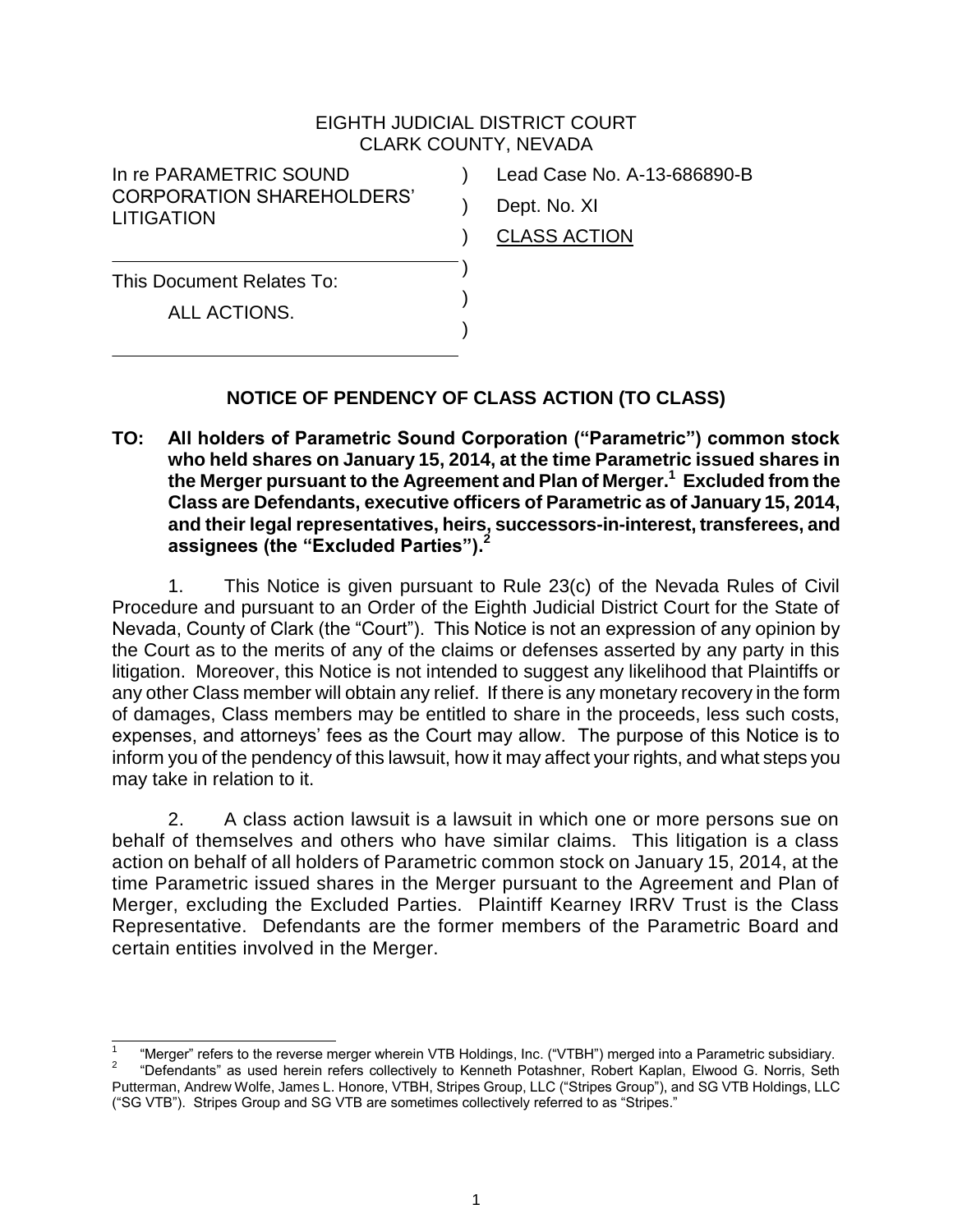3. Plaintiffs' Amended Class Action and Derivative Complaint (the "Complaint") alleges (i) that the Individual Defendants breached their fiduciary duties to Plaintiffs and the Class involving fraud and/or intentional misconduct in connection with the reverse merger wherein VTBH merged into a Parametric subsidiary; (ii) that VTBH and Stripes aided and abetted the Individual Defendants' breaches; and (iii) that Defendants' actions injured Parametric stockholders. Defendants filed an answer denying all material allegations in the Complaint and have asserted affirmative defenses thereto.

4. On January 18, 2019, the Court entered an order that this action may be maintained as a class action and defined the Class as follows:

All persons and/or entities that held shares of Parametric Sound Corporation ("Parametric") common stock on January 15, 2014, at the time Parametric issued shares in the Merger pursuant to the Agreement and Plan of Merger, whether beneficially or of record, including the legal representatives, heirs, successors-in-interest, transferees, and assignees of all such foregoing holders, but excluding Defendants, executive officers of Parametric as of January 15, 2014, and their legal representatives, heirs, successors-ininterest, transferees, and assignees (the "Class").

5. All nominees who were holders of Parametric common stock on January 15, 2014, at the time Parametric issued shares in the Merger pursuant to the Agreement and Plan of Merger, and are not an Excluded Party are requested to send this Notice to all such beneficial owners no later than ten days after receipt of this Notice. Additional copies of this Notice will be provided to such nominees upon written request sent to the address identified in Paragraph 4 below. In the alternative, all nominees are requested to send an unduplicated list of names and addresses of such beneficial owners to the address identified in Paragraph 4 below. The Notice Administrator will thereafter mail copies of this Notice directly to all such beneficial owners. Plaintiffs' counsel offers to pay the reasonable cost of preparing an unduplicated list of names and addresses of such beneficial owners or of forwarding this Notice to beneficial owners in those cases where a nominee elects to forward this Notice rather than provide a list of names and addresses to the Notice Administrator.

NOW THEREFORE, TAKE NOTICE:

1. If you were a holder of Parametric common stock on January 15, 2014, at the time Parametric issued shares in the Merger pursuant to the Agreement and Plan of Merger, and are not an Excluded Party then you are a member of the Class unless you request exclusion therefrom as provided in Paragraph 3 below.

2. All members of the Class who do not request to be excluded will be bound by any judgment, whether or not favorable to the Class. *If you wish to remain a member of the Class, you need do nothing* and your rights in this lawsuit will be represented by Co-Lead Counsel for Plaintiffs and the Class, Robbins Geller Rudman & Dowd LLP, 655 W. Broadway, Suite 1900, San Diego, CA 92101, and Saxena White P.A., 150 E Palmetto Park Rd., Boca Raton, FL 33432. *If you wish, you may enter an appearance through your own counsel at your own expense*.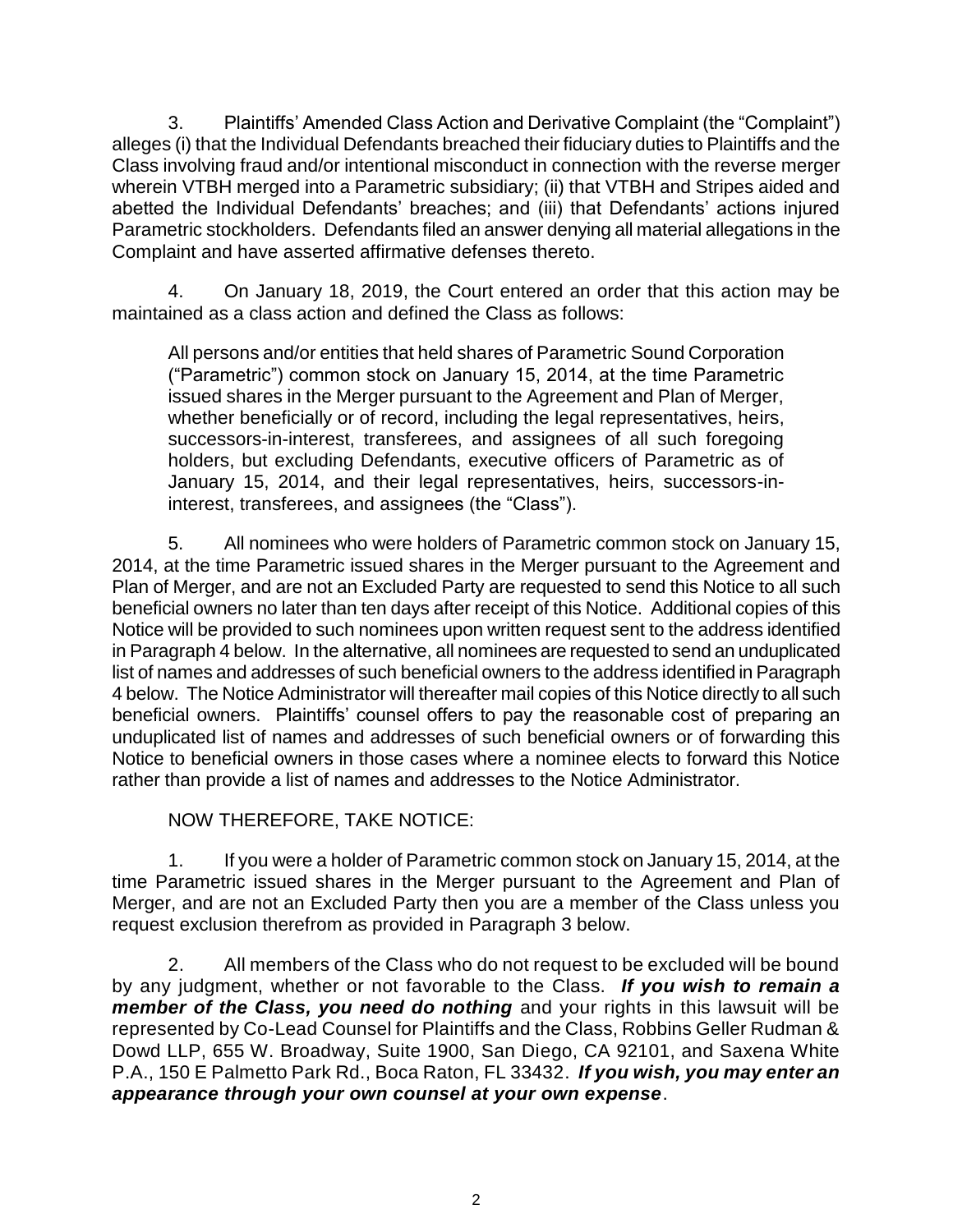3. You may request to be excluded from the Class by mailing a written request for exclusion, addressed to *In re Parametric Sound Corporation Shareholders' Litigation*, EXCLUSIONS, c/o Gilardi & Co. LLC, 3301 Kerner Blvd., San Rafael, CA 94901, postmarked on or before **April, 1, 2019**, setting forth your name and address. Persons who request exclusion will not be entitled to share in the benefits of any judgment or settlement nor will they be bound by any settlement or judgment. If you elect to be excluded from the Class, you may pursue, at your own expense, whatever legal rights you may have.

4. All communications regarding this Notice should be made in writing, should refer to the name and number of this action – *In re Parametric Sound Corporation Shareholders' Litigation*, Lead Case No. A-13-686890-B, and should be addressed to:

> *In re Parametric Sound Corporation Shareholders' Litigation*  c/o Gilardi & Co. LLC 3301 Kerner Blvd. San Rafael, CA 94901

DO NOT TELEPHONE THE CLERK OF THE COURT REGARDING THIS NOTICE.

DATED: January 18, 2019 HON. ELIZABETH GONZALEZ EIGHTH JUDICIAL DISTRICT COURT